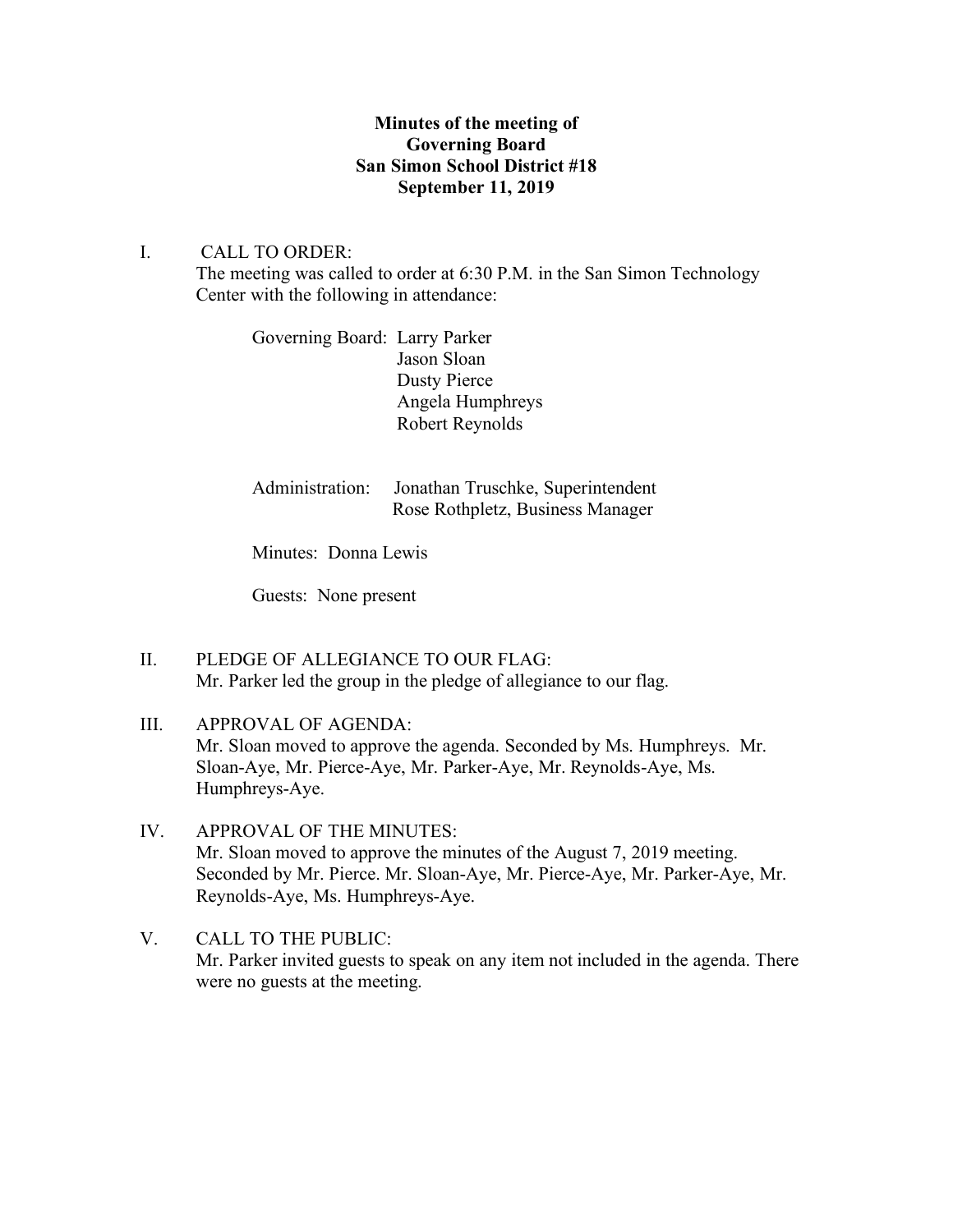#### VI. REPORTS:

- 6a. Mr. Truschke reported he attended the CASA meeting today. School consolidation was the hot topic. John Filmore from District 16 is wanting to combine Cochise County into three school districts. San Simon would be included in the Benson School District. He will be drafting a letter opposing the consolidation  $\&$  the board will need to adopt a resolution. The Trust has taken care of the asbestos problem under the gym. The only thing left to complete the project is the new flooring. The Cochise County Fair will be held September 25-29 in Douglas.
- 6b. Mrs. Rothpletz reported she just returned from an Annual Financial Report training. There have been several webinar trainings she has watched so she doesn't have to be off campus and cost the district money. She will attend a Tyler Technology training next week. The Student Activity report included the Athletic Club had received \$2,500. Mr. Lentz and 2 of the basketball girls went to Safford to approach businesses for donations since the high school athletic program will have to purchase new uniforms. The FFA will be sell ing Country Meats as a fundraiser. Student Council has planned an outdoor movie night. They will have a concession stand. We have received \$8,500 from Forest Fees. The money will go towards covers for the school buses. The School Facilities Board awarded us \$7,250 to replace the AC units on the high school building.

#### VII. PERSONNEL:

7a. Ms. Humphreys moved to go into executive session at 6:45 PM to discuss Alecia Johnson as Health/Teacher's Aide. Open session resumed at 6:53 PM.

# VIII. ACTION ITEMS:

- 8a. Ms. Humphreys moved to approve Alecia Johnson as Health/Teacher's Aide. Seconded by Mr. Sloan. Mr. Sloan-Aye, Mr. Pierce-Aye, Mr. Parker-Aye, Mr. Reynolds-Aye, Ms. Humphreys-Aye.
- 8b. Ms. Humphreys moved to approve spending the Small Schools funding on instructional aides. Seconded by Mr. Sloan. Mr. Sloan-Aye, Mr. Pierce-Aye, Mr. Parker-Aye, Mr. Reynolds-Aye, Ms. Humphreys-Aye.
- 8c. Ms. Humphreys moved to table the financing agreement with Western Bank for a fleet vehicle. Seconded by Mr. Sloan. Mr. Sloan-Aye, Mr. Pierce-Aye, Mr. Parker-Aye, Mr. Reynolds-Aye, Ms. Humphreys-Aye.
- 8d. Ms. Humphreys moved to approve the first read of Policy Advisories Volume 31 Number 2, 651-669. Seconded by Mr. Sloan. Mr. Sloan-Aye, Mr. Pierce- Aye, Mr. Parker-Aye, Mr. Reynolds-Aye, Ms. Humphreys-Aye.